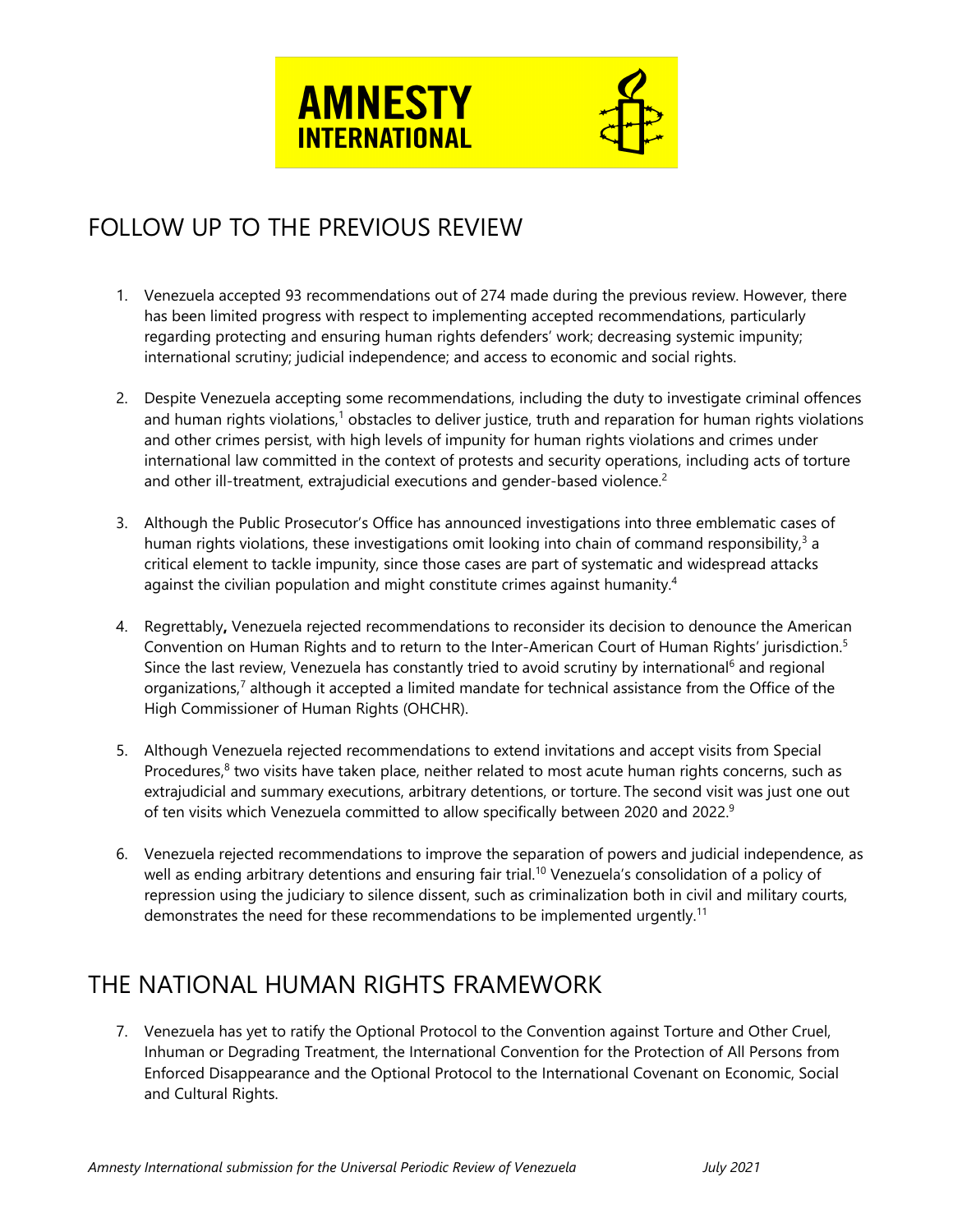- 8. The governmen<sup>t</sup> issued an administrative regulation (002/2021) that violates the right to privacy and grants the governmen<sup>t</sup> access to civil society organizations' (CSOs) confidential and essential information, threatening them with criminalization and loss of legal status in case of non-compliance. It gives scrutiny powers over CSOs to <sup>a</sup> regulatory entity with the mandate to prevent "terrorism" and "money laundering". 12
- 9. Other legal instruments, such as the Law against Hatred, and the Law against Organized Crime and the Financing of Terrorism have been used to prosecute humanitarian workers, human rights defenders, and dissident voices.

## THE HUMAN RIGHTS SITUATION ON THE GROUND

#### **Human rights defenders**

- 10. Human rights defenders face threats, stigmatization and heightened risks when carrying out their work. There have been illegal raids against NGOs, criminalization, and arbitrary detentions of defenders. The increased arbitrary legal and administrative requirements for NGOs to operate impedes human rights defenders and humanitarian workers from carrying out their activities.
- 11. In August 2020, the NGO Solidarity Action'<sup>s</sup> office was raided by officials of the Special Action Forces of the Bolivarian National Police (FAES) and eight people were detained for several hours. Five members of humanitarian NGO Positive Blue were arbitrarily detained for almost <sup>a</sup> month in 2021. 13 Three members of FundaREDES were arbitrary detained on 2 July 2021 and charged with terrorism and other crimes and denied access to <sup>a</sup> proper defence. 14
- 12. Over 303 attacks against human rights defenders in 2020 were reported, including criminalization, harassment, digital attacks and arbitrary detentions.<sup>15</sup> Vannesa Rosales, a human rights defender in Merida state, was arbitrarily detained in October 2020 for providing <sup>a</sup> 13-year-old girl, who was pregnan<sup>t</sup> as <sup>a</sup> result of rape, with information on procedures for the termination of the pregnancy.

#### **Impunity for human rights violations and crimes under international law**

- 13. Impunity for human rights violations and crimes under international law is the norm. 16 Despite the Public Prosecutor'<sup>s</sup> Office announcing that 804 law enforcement officials had been charged for human rights violations committed since August 2017,<sup>17</sup> none of the investigations include chain of command responsibility.
- 14. The UN Human Rights Council'<sup>s</sup> Fact-Finding Mission on Venezuela (FFM) reported torture to be systematic and widespread, which might amount to crimes against humanity. Examples include Fernando Albán and Rafael Acosta Arévalo Both died in state custody in 2018 and 2019 respectively. <sup>18</sup> It was only in May 2021 that criminal investigations included the presumable torture they suffered. Cases of sexual torture have not been investigated.<sup>19</sup>

#### **Excessive use of force and extrajudicial executions by the security forces**

*Amnesty International submission for the Universal Periodic Review of Venezuela July 2021*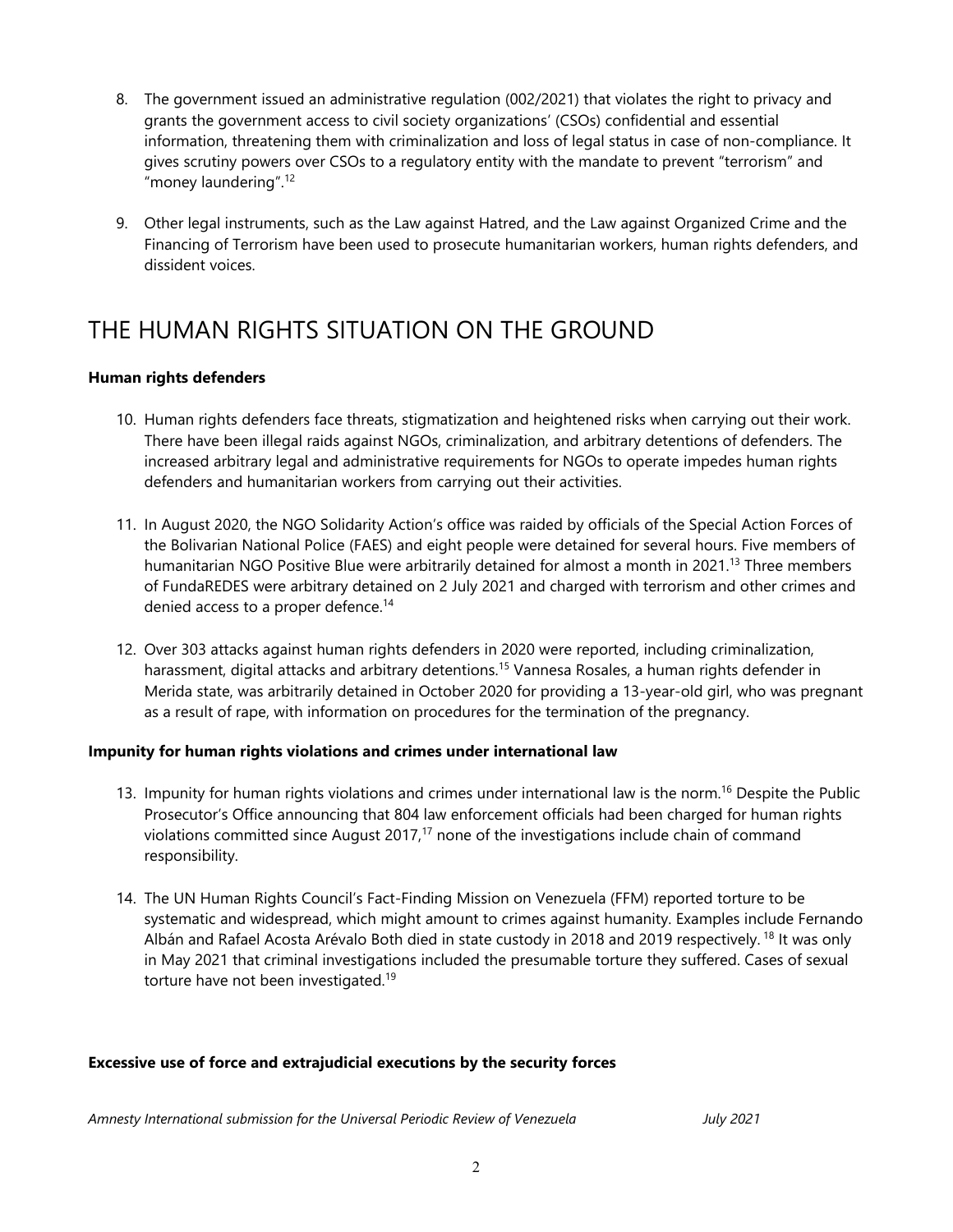- 15. Excessive and otherwise unlawful use of force by members of the police, military and armed groups against demonstrators remained widespread, with numerous reports of indiscriminate use of force during law enforcement operations.
- 16. The Operation Liberation and Protection of the People (OLP), under which security operations were carried out until 2017, has been replaced by the FAES. There are consistent reports of extrajudicial executions and illegal raids by the FAES, with OHCHR having recommended its dissolution. $^{20}$
- 17. Official figures state that 20,452 deaths attributable to security forces happened between 2016 and June 2019.<sup>21</sup> Those targeted were primarily young men living in low-income neighbourhoods who were arbitrarily detained in circumstances which the authorities claimed involved clashes with police.<sup>22</sup>
- 18. Amnesty International documented 14 possible extrajudicial executions during <sup>a</sup> police operation in La Vega, Caracas, in January 2021.

#### **Right to peaceful assembly**

- 19. In 2019, massive demonstrations led to violent repression by the authorities, including killings, arbitrary detentions, torture and other ill-treatment, and extrajudicial executions, that may have amounted to crimes against humanity.<sup>23</sup>
- 20. In 2020, over 9,500 protests were reported, some 412 of which were attacked by the police, military or pro-government armed groups, resulting in the deaths of six protesters and the injury of 150 others. $^{\rm 24}$

#### **Freedom of expression**

- 21. In the previous review, Venezuela rejected all recommendations to ensure and protect freedom of expression and to stop criminalizing dissent,<sup>25</sup> and to date continues to implement a policy of repression of dissent.
- 22. The justice system is instrumentalized against dissent. Throughout 2020, parliamentarians from the opposition were arbitrarily arrested, harassed and stigmatized, while prisoners of conscience remained subject to severe restrictions and prosecution. Prosecutors, both civil and military, frequently use ambiguous criminal offences to prosecute and restrict the rights of those perceived as opponents to the government.
- 23. Authorities have shut down dozens of media outlets claiming non-compliance with administrative requirements, among other arbitrary misuses of criminal law.<sup>26</sup>
- 24. Journalists have also been charged and prosecuted for their reporting, including on the Covid-19 pandemic, such as Darvinson Rojas who was charged with "incitement of hatred" for reporting on the pandemic. Other journalists such as Luis Carlos Díaz have been arbitrarily arrested, detained, subjected to torture, and released under conditional measures severely limiting their rights. Other attacks against media outlets and journalists have come in the form of smear campaigns, attempts to stigmatize international aid, $^{27}$  digital attacks, censorship, physical attacks, among others amounting to more than 2,000 attacks in the period under review. $^{28}$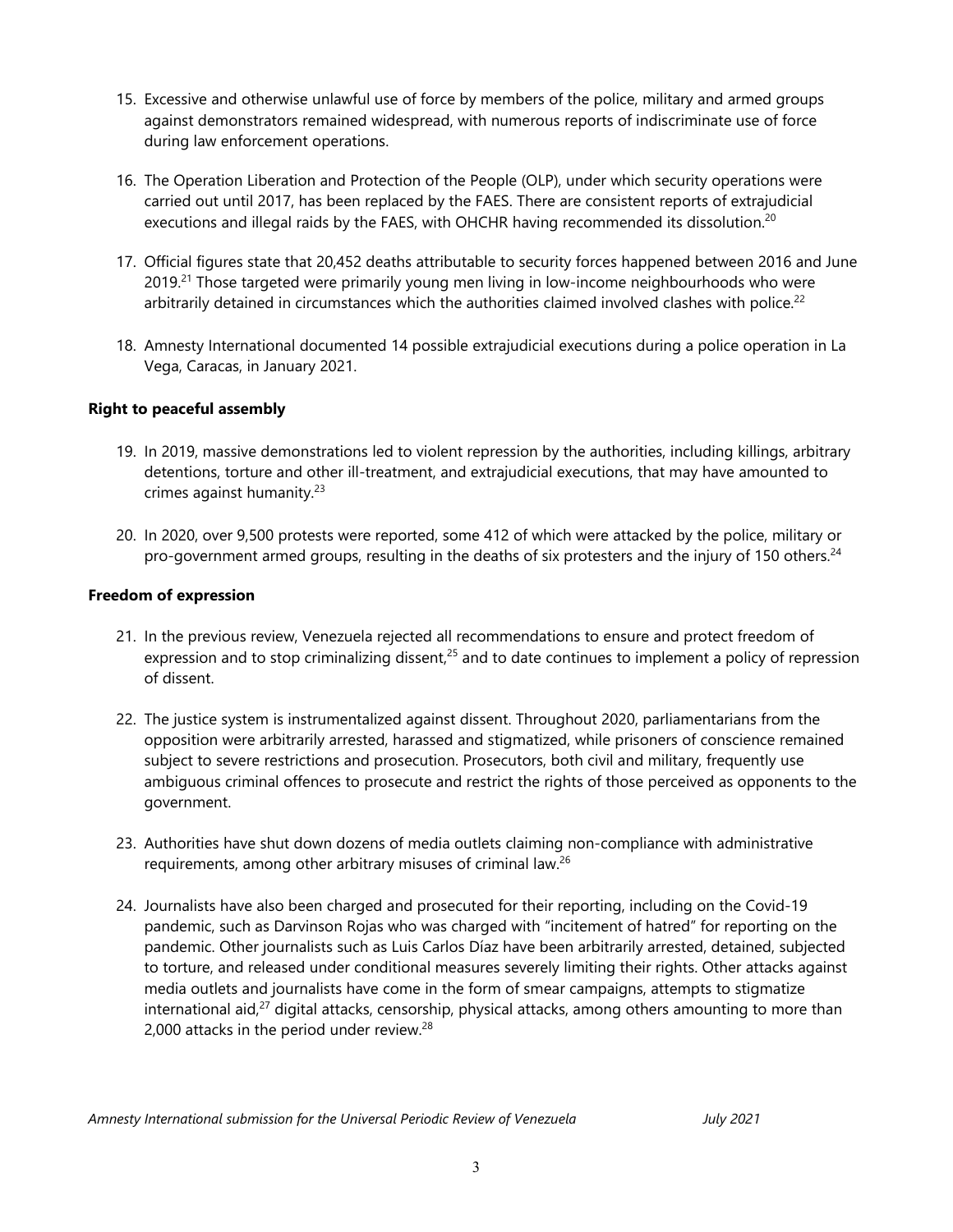25. On 21 August 2020, journalists Andrés Eloy Nieves Zacarías and Víctor Torres were killed in <sup>a</sup> FAES security operation in Zulia state. The Public Prosecutor'<sup>s</sup> Office launched an investigation into their possible extrajudicial execution. 29

#### **Refugees, asylum seekers, migrants and returnees**

- 26. The rising number of Venezuelans fleeing to other countries seeking international protection reached 5.6 million by 5 June 2021. 30
- 27. The repressive Covid-19 response included mandatory quarantine in state. Officially, 90,000 people were reported to have passed through the state-run centres between March and August 2020 on their return to Venezuela. These centres adopted arbitrary and militarized procedures that resulted in punitive measures failing to prioritize health care and infection prevention. The conditions were precarious and ignored WHO protocols.<sup>31</sup>

## **Economic, social, and cultural rights**

- 28. Lack of access to <sup>a</sup> range of economic, social and cultural rights has resulted in <sup>a</sup> worsening humanitarian emergency in Venezuela. In July 2020, the UN Humanitarian Response Plan noted that 4.5 million people needed humanitarian assistance.<sup>32</sup> The UN World Food Programme (WFP) was finally allowed access to the country in April 2021.<sup>33</sup>
- 29. Access to drinking water and sanitation continues to be limited, with only one in four households able to access running water every day.<sup>34</sup>
- 30. In June 2020, the basic monthly family food basket<sup>35</sup> cost US\$513.77, requiring an income 184 times the minimum wage.<sup>36</sup> In July 2020, the National Survey of Life Conditions (ENCOVI) reported that 96% of households in Venezuela suffered income poverty and 79% extreme income poverty and were unable to purchase the basic food basket,<sup>37</sup> resulting in a severe situation of food insecurity.<sup>38</sup>
- 31. Health services have steadily deteriorated, due to shortages of medicines, medical equipment and other factors,<sup>39</sup> seriously limiting the state's public health response to Covid-19. Medical and health personnel were not provided with adequate protection measures against Covid-19, with some who voiced concerns about this facing arrests and criminalization. There were also concerns about the lack of transparency in official data regarding testing, rates of infection and deaths due to Covid-19. 40
- 32. Venezuela has not published the national vaccine plan nor explained how the prioritization of vulnerable communities would be made.<sup>41</sup> In June 2020, Venezuela started applying the Cuban Covid-19 vaccine candidate "Abdala" which lacks authorization from any national or international regulatory body.<sup>42</sup>

#### **Women'<sup>s</sup> rights**

33. The humanitarian emergency and Covid-19 pandemic impact differently on women, affecting their access to sexual and reproductive health services, including maternal health care, and health services in general.<sup>43</sup>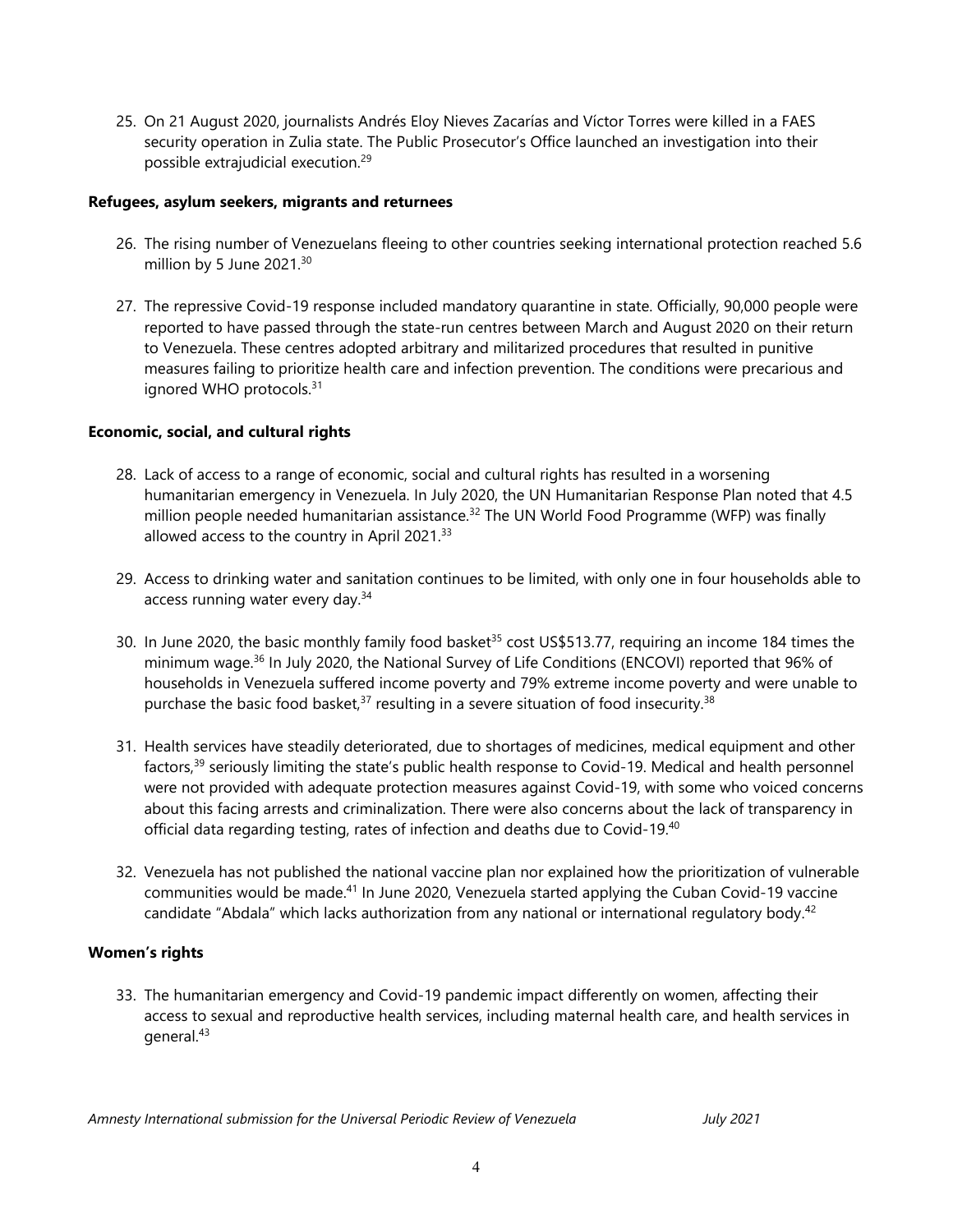- 34. No official information on femicide rates has been issued since 2013, nor <sup>a</sup> national plan to prevent them, with NGOs reporting <sup>a</sup> steady increase in cases of violence against women. 44 No shelters for women survivors of gender-based violence were operational during 2020. 45
- 35. The FFM documented gender-based crimes against humanity, including sexual violence and other forms of torture against women detained by the Directorate of Military Counterintelligence (DGCIM) and the Bolivarian National Intelligence Service (SEBIN) and in the context of protests.

#### **Indigenous rights**

36. In the Orinoco Mining Arc and other parts of the country, mining continues to affect the rights of Indigenous peoples. OHCHR reported that levels of labour exploitation, trafficking and violence were high because of corruption by criminal groups who controlled the mines and operated <sup>a</sup> system of bribes to military commanders.<sup>46</sup> The humanitarian emergency has particularly affected Indigenous peoples, displacing many of them to Brazil and other countries.

#### **Prison conditions**

- 37. Deaths in custody persisted and were not investigated. The NGO Window to Freedom reported 669 deaths in custody between 2016 and 2020. 47
- 38. Serious overcrowding and unhygienic conditions in prisons put detainees at heightened risk of Covid-19, which is common in prisons, judicial cells, and police stations. 48

# RECOMMENDATIONS FOR ACTION BY THE STATE UNDER REVIEW

#### **Amnesty International calls on the government of Venezuela to:**

#### *National Human Rights Framework*

- Promptly accede to the American Convention on Human Rights and recognize the jurisdiction of the Inter-American Court of Human Rights.
- Ratify the Optional Protocol to the Convention against Torture and Other Cruel, Inhuman or Degrading Treatment and the Optional Protocol to the International Covenant on Economic, Social and Cultural Rights.
- Promptly ratify, without making any reservation, the International Convention for the Protection of All Persons from Enforced Disappearance and recognize the competence of the Committee on Enforced Disappearances to consider individual communications.
- Accept and facilitate <sup>a</sup> permanent presence of the OHCHR.
- Refrain from issuing, and rescind, legal or administrative regulations (such as 002/2021) that threaten the functioning of NGOs and survivors of human rights violations.

#### *International monitoring*

 Extend <sup>a</sup> standing invitation to UN Special Procedures and agree to visits by the UN Special Rapporteurs on torture, on the situation of human rights defenders, on freedom of expression, and on freedom of peaceful assembly and of association, and the Working Group on Arbitrary Detentions.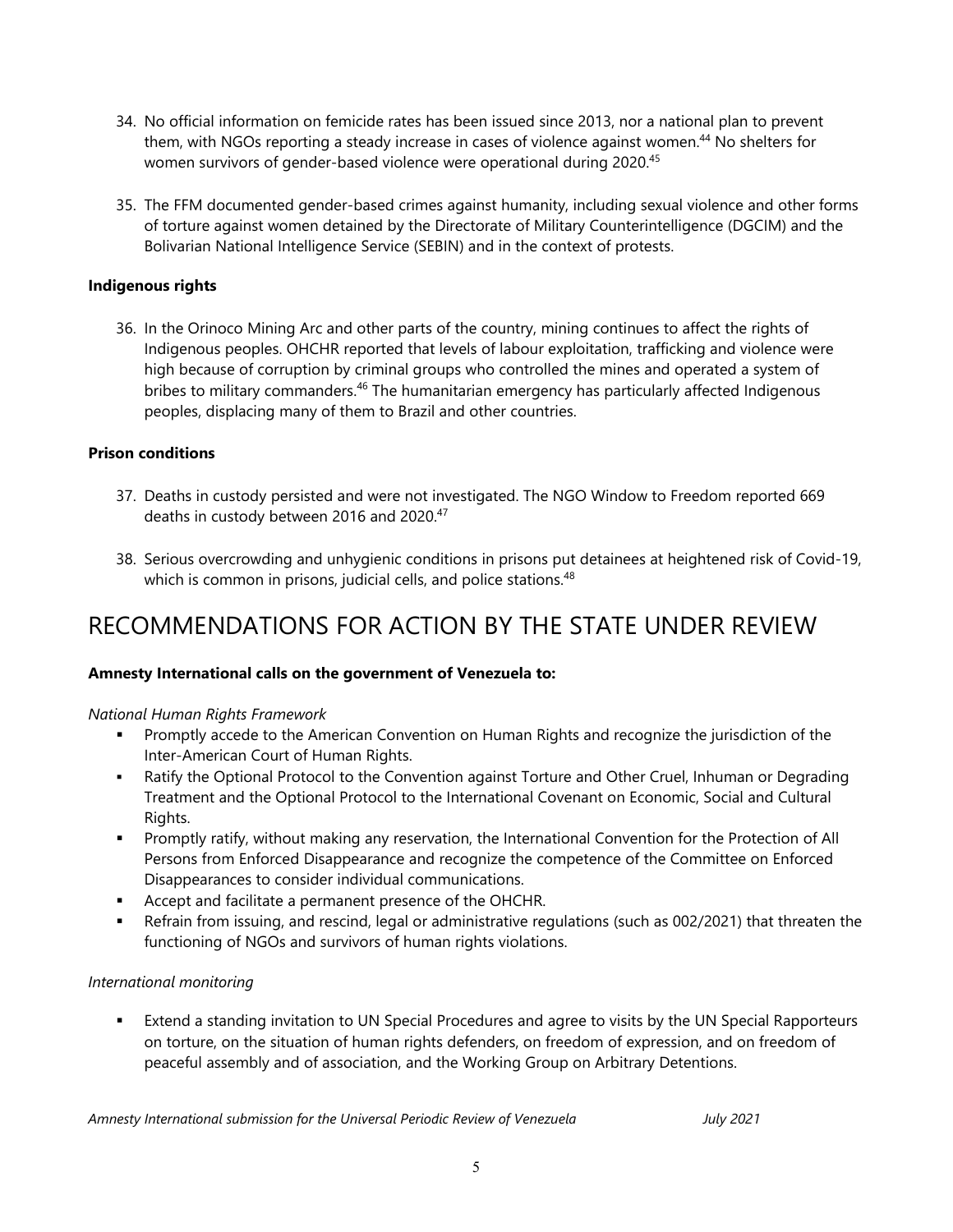Allow access to the FFM on Venezuela to the country.

## *Human rights defenders*

- Ensure human rights defenders and humanitarian workers can conduct their work in <sup>a</sup> safe and enabling environment, including by explicitly and publicly recognizing their legitimacy.
- Halt ongoing attacks and smear campaigns by high-ranking officials against human rights defenders.

## *Impunity for human rights violations*

- Undertake independent, thorough, and prompt investigations into all cases of human rights violations, including chain of command responsibility, and analysis as to whether they may amount to crimes under international law; bring those suspected of criminal responsibility to justice; and ensure that those convicted receive <sup>a</sup> punishment appropriate to the seriousness of the crime.
- Abrogate military jurisdiction for trying civilians or military personnel allegedly responsible for human rights violations or crimes under international law.

## *Excessive use of force and extrajudicial executions by the security forces*

- **Follow OHCHR recommendations to dissolve FAES and reform the police.**
- Ensure police compliance with UN Basic Principles on the Use of Force and Firearms by Law Enforcement Officials when carrying out their duties, including when policing protests.
- Ensure that the armed forces act solely in support of, and under the control of, the civilian authorities and are subject to the same training, accountability mechanisms and sanctions.

## *Repression of dissent*

- Refrain from using the judicial system against dissidents, such as representatives to the National Assembly and other opponents.
- Stop the implementation of the policy of repression and condemn the human rights violations, such as extrajudicial executions, that occurred with the aim to silence critical voices.
- Stop using the Law against Hatred and the Law against Organized Crime and the Financing of Terrorism to silence dissent and criminalize opposition.

## *Freedom of expression*

- **End and condemn attacks against media outlets and journalists.**
- Refrain from arbitrarily detaining and charging journalists in relation to their work.
- Remove any judicial restrictions on journalists who have been arbitrarily detained and are subjected to undue restrictions on their freedom of expression.

## *Refugees, asylum seekers, migrants and returnees*

n Implement <sup>a</sup> plan to welcome returnees which follows international human rights standards, especially in the context of state-run quarantine facilities due to the pandemic of Covid-19.

## *Independence of the judiciary*

- Guarantee the independence and impartiality of the judiciary, in accordance with international human rights law and standards, by condemning and halting any interference with the judiciary.
- End the misuse of the justice system to harass dissidents and drop any politically motivated charges against them.
- Stop the use of the military jurisdiction to try civilians or former military officials.
- $\mathbf{r}$  Release immediately and unconditionally all detainees who are held arbitrarily for politically motivated reasons.

*Amnesty International submission for the Universal Periodic Review of Venezuela July 2021*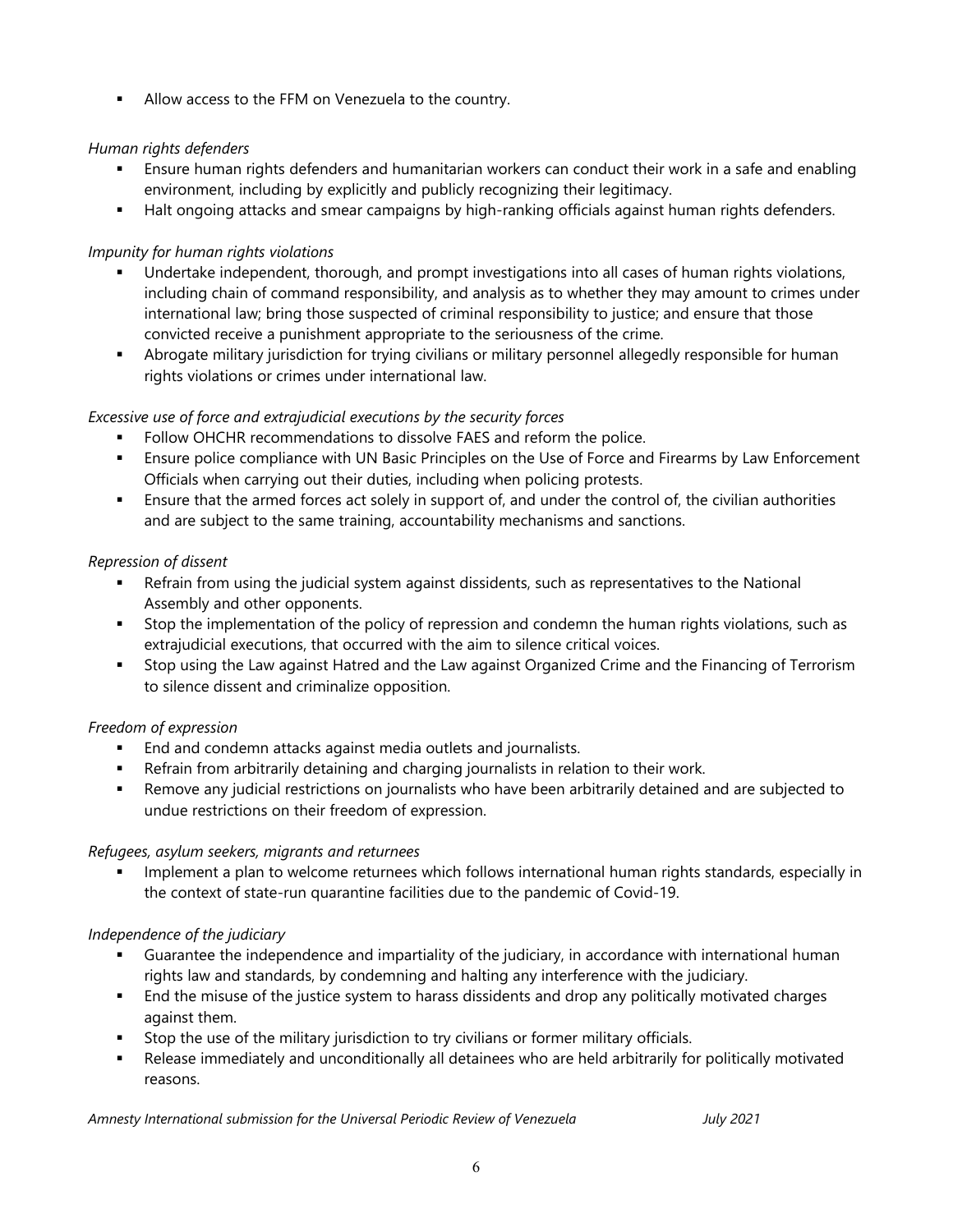#### *Economic, social and cultural rights*

- П Urgently work with international agencies and local humanitarian workers to design and effectively implement <sup>a</sup> national plan to address the ongoing humanitarian emergency, without resorting to political discrimination and reprisals, prioritising groups in <sup>a</sup> vulnerable and marginalised situation such as women, Indigenous Peoples, and returnee refugees.
- $\mathbf{r}$  . Make public, and regularly update, disaggregated statistics about the enjoyment of economic, social and cultural rights, including health services and epidemiological information, food distribution, poverty rates, impact of hyperinflation and access to housing, water and sanitation.
- Ensure that the vaccination plan against Covid-19 is accessible, fair, inclusive and non-discriminatory, in line with human rights laws and standards.
- П Ensure all treatments and vaccines used have been deemed safe and effective by objective and independent regulatory agencies.

#### *Women'<sup>s</sup> rights*

- Ensure that the necessary resources are allocated to women'<sup>s</sup> shelters in every state and that they are properly functioning.
- Guarantee access to sexual and reproductive health services, including maternal health care, for all women.
- Collect and publish statistics related to violence against women and develop <sup>a</sup> national plan to tackle such cases.
- Conduct prompt, independent and comprehensive investigations into cases of gender-based human rights violations, including into reports of sexual and gender-based violence and other forms of torture in detention.

#### *Indigenous rights*

- Condemn, and implement <sup>a</sup> plan to dismantle, illegal mining in the Orinoco Mining Arc and other parts of the country.
- Conduct prompt, independent and comprehensive investigations into the reports of exploitation, trafficking, and other forms of violence around the Orinoco Mining Arc and take all necessary, appropriate steps, in compliance with human rights standards, to make such acts cease.
- $\mathbf{r}$  Consult with Indigenous Peoples and obtain their free, prior and informed consent for <sup>a</sup> culturally adequate plan to respond to the humanitarian emergency.

## *Prison conditions*

 Ensure that prisons and other detention centres meet international human rights standards, including the UN Standard Minimum Rules for the Treatment of Prisoners.

<sup>1</sup> UN Human Rights Council, *Working Group on the Universal Periodic Review (WG UPR) Report: Venezuela*, 13 March 2017, UN Doc. A/HRC/34/6 and its addendum UN Doc. A/HRC/34/6/Add.1, recommendations, 133.119-133.121 (Ghana, Holy See and Italy).

<sup>2</sup> UN High Commissioner for Human Rights, Report: *Outcomes of the investigation into allegations of possible human right* violations of the human rights to life, liberty and physical and moral integrity in the Bolivarian Republic of Venezuela, Report of *the United Nations* , 2 July 2020, UN Doc. A/HRC/44/20. UN High Commissioner for Human Rights, Report: *Human rights in the Bolivarian Republic of Venezuela,* 9 October 2019, UN Doc. A/HRC/41/18.

<sup>3</sup> Alba Ciudad, "Fiscal General brindó nuevos detalles sobre casos de Juan Pernalete y Fernando Albán, y anunció tercera entrega de informe <sup>a</sup> la CPI", 2 May 2021, [albaciudad.org/2021/05/fiscal-general-brindo-nuevos-detalles-sobre-casos-de](http://www.albaciudad.org/2021/05/fiscal-general-brindo-nuevos-detalles-sobre-casos-de-juan-pernalete-y-fernando-alban-y-anuncio-tercera-entrega-de-informe-a-la-cpi/)[juan-pernalete-y-fernando-alban-y-anuncio-tercera-entrega-de-informe-a-la-cpi/](http://www.albaciudad.org/2021/05/fiscal-general-brindo-nuevos-detalles-sobre-casos-de-juan-pernalete-y-fernando-alban-y-anuncio-tercera-entrega-de-informe-a-la-cpi/)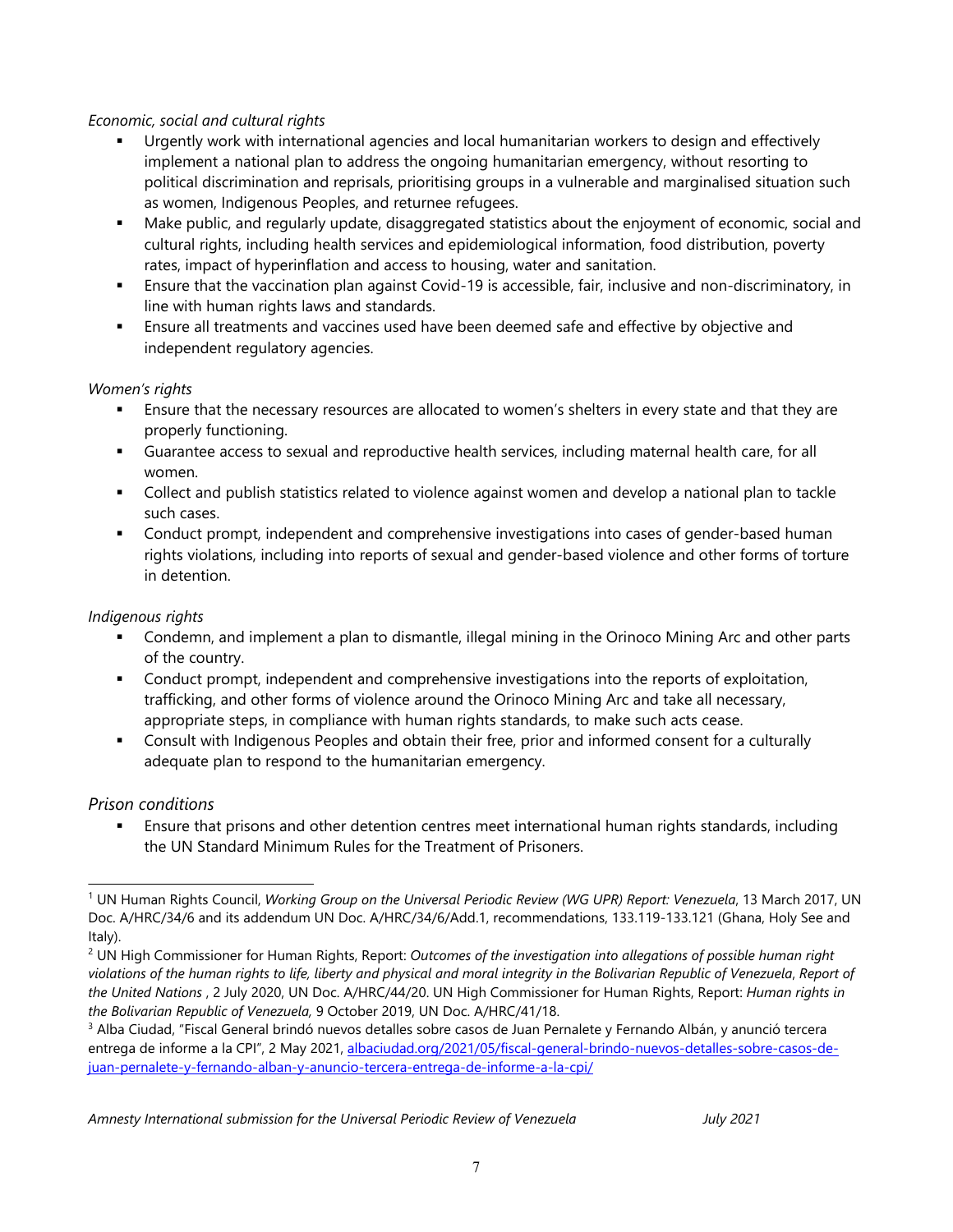4 Fact-Finding Mission on Venezuela, *Detailed findings of the independent international Fact-Finding mission on the Bolivarian Republic of Venezuela*, 15 September 2021, UN Doc. A/HRC/45/CRP.11, paragraphs 2086 -2094.

5 A/HRC/34/6, recommendations 133.98 (Uruguay), 133.99 (Brazil), 133.100 (Georgia).

6 Venezuela has also rejected the UN HRC'<sup>s</sup> Fact Finding Mission'<sup>s</sup> mandate and has denied it access to the country.

7 Venezuela even denounced the American Charter of the Organization of American States

8 A/HRC/34/6, recommendations 133.78-133.95 (Japan, Costa Rica, Finland, Latvia, Montenegro, Perú, Portugal, Spain, Ukraine, Uruguay, Australia, Austria, Chile, Georgia, Norway, Ghana, Guatemala, Iceland).

<sup>9</sup> In December 2017 the United Nations Independent Expert on the promotion of a democratic and equitable international order visited Venezuela. In 2019, Venezuela committed to allowing 10 visits between 2020 and 2022. In February 2021 the Special Rapporteur on the negative impact of unilateral coercive measures on the enjoyment of human rights visited the country.

<sup>10</sup> A/HRC/34/6, recommendations 133.134-133.38 (Australia, Brazil, Canada, Colombia, Ireland), 133.157 (Germany), 133.160-133.63 (Switzerland, Australia, Brazil, Canada), 133.165 (Czechia).

 $11$  Local NGOs report more than 300 politically motivated arbitrary detentions, and intelligence services, both civil and military, continue to arrest real or perceived dissidents. Penal Forum, *Report on Repression in Venezuela*, March 2021, foropenal.com/reporte-sobre-la-represion-en-venezuela-marzo-2021/, p. 8.

12 Amnesty International, *Venezuela: NGOs and survivors under threat*, 22 April 2021,

[amnesty.org/en/documents/amr53/4013/2021/en/](https://www.amnesty.org/en/documents/amr53/4013/2021/en/)

13 Amnesty International, *Venezuela: Military arbitrarily detains NGO staff*, (Index: AMR 53/3528/202114) January 2021, [amnesty.org/en/documents/amr53/3528/2021/en/](https://www.amnesty.org/en/documents/amr53/3528/2021/en/)

14 Amnesty International, *Venezuela: Venezuelan defenders under arrest* (Index: AMR 53/4398/2021) 5 July 2021, [amnesty.org/en/documents/amr53/4398/2021/en/](https://www.amnesty.org/en/documents/amr53/4398/2021/en/)

15 Center for the Defenders and Justice, *Informe Anual: Situación de las personas defensoras de derechos humanos en Venezuela 2020*, 3 March, 2021, centrodefensores.org.ve/?p=141

<sup>16</sup> A OHCHR report on judicial independence and access to justice, published in July 2020, found a lack of judicial independence, among other structural obstacles in obtaining justice for human rights violations. UN High Commissioner for Human Rights, Report: Independence of the justice system and access to justice in the Bolivarian Republic of Venezuela, including for violations of economic and social rights, and the situation of human rights in the Arco Minero del Orinoco region, 29 September 2020, UN Doc. A/HRC/44/54.

<sup>17</sup> VTV, Venezuela desmonta informe de supuestos expertos en DDHH y lo califica como monumento de propaganda de guerra, 19 September 2020, [vtv.gob.ve/venezuela-informe-supuestos-expertos-ddhh/](https://www.vtv.gob.ve/venezuela-informe-supuestos-expertos-ddhh/)

18 Amnesty International, *Venezuela: Dying before <sup>a</sup> judge: The arbitrary detention, enforced disappearance, torture and death of Rafael Acosta Arévalo*, 4 September 2020, Index: AMR 53/2909/2020, [amnesty.org/en/documents/amr53/2909/2020/en/,](https://www.amnesty.org/en/documents/amr53/2909/2020/en/) p. 20.

19 Fact-Finding Mission on Venezuela, *Detailed findings of the independent international Fact-Finding mission on the Bolivarian Republic of Venezuela,* UN Doc. A/HRC/45/CRP.11

20 UN High Commissioner for Human Rights, Report: *Human rights in the Bolivarian Republic of Venezuela* recommendation (i), UN Doc. A/HRC/41/18,

21 Fact-Finding Mission on Venezuela, *Detailed findings of the independent international Fact-Finding mission on the Bolivarian Republic of Venezuela* (previously cited), table 5.

 $^{22}$  UN High Commissioner for Human Rights, "Oral update on the situation of human rights in the Bolivarian Republic of Venezuela", 25 September 2020, [ohchr.org/en/NewsEvents/Pages/DisplayNews.aspx?NewsID=26295&LangID=e](https://www.ohchr.org/en/NewsEvents/Pages/DisplayNews.aspx?NewsID=26295&LangID=e)

23 Amnesty International, *Hunger for Justice: Crimes against Humanity in Venezuela*, (Index: AMR 53/0222/2019), 14 May 2019, [amnesty.org/en/documents/amr53/0222/2019/en/](http://www.amnesty.org/en/documents/amr53/0222/2019/en/)

24 Venezuelan Observatory of Social Conflict, Report: *Conflictividad Social Venezuela 2020*, 21 January 2021, [observatoriodeconflictos.org.ve/oc/wp-content/uploads/2021/01/INFORMEOVCS-ANUAL2020.pdf](http://www.observatoriodeconflictos.org.ve/oc/wp-content/uploads/2021/01/INFORMEOVCS-ANUAL2020.pdf), p. 40

<sup>25</sup> WG UPR, Report: Venezuela, (previously cited), recommendations 133.27 (Slovenia), 133.183-133.84 (Latvia and Mexico), 133.188 (United States of America), 133.196 (Iceland), 133.198 (Spain), 133.203 (Canada).

26 Public Space, *Informe 2020: Situación general del derecho <sup>a</sup> la libertad de expresión en Venezuela*, 3 May 2021. espaciopublico.ong/informe-2020-situacion-general-del-derecho-a-la-libertad-de-expresion-en-venezuela/.

27 Amnesty International, *Venezuela: Attacks against freedom of expression must cease immediately*, 14 January, Index: AMR 53/3506/2021, 14 January 2021, [amnesty.org/en/documents/amr53/3506/2021/en/](https://www.amnesty.org/en/documents/amr53/3506/2021/en/).

<sup>28</sup> Public Space, Informe 2020: Situación general del derecho a la libertad de expresión en Venezuela, (previously cited)

*Amnesty International submission for the Universal Periodic Review of Venezuela July 2021*